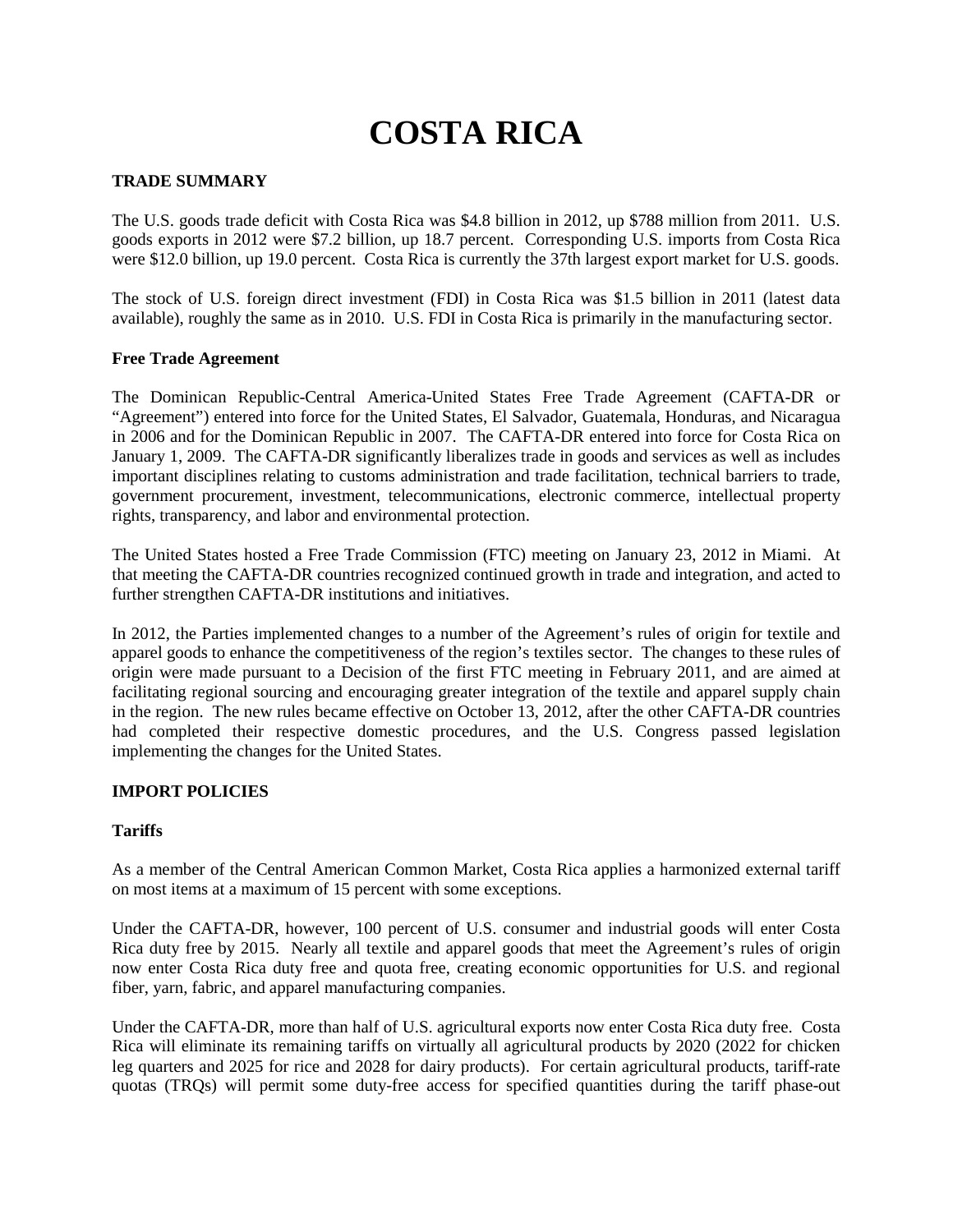period, with the duty-free amount expanding during that period. Costa Rica will liberalize trade in fresh potatoes and onions through continual expansion of a TRQ, rather than by the reduction of the out-ofquota tariff.

# **Nontariff Measures**

Under the CAFTA-DR, all CAFTA-DR countries, including Costa Rica, committed to improve transparency and efficiency in administering customs procedures, including the CAFTA-DR rules of origin. The CAFTA-DR countries also committed to ensuring greater procedural certainty and fairness in the administration of these procedures, and agreed to share information to combat illegal trans-shipment of goods.

Costa Rica implemented the Information Technology Customs Control (TICA) system in 2007 for imports and in early 2009 for exports (other than exports from free trade zones). The TICA system has significantly improved what had been a complex and bureaucratic import process, but it was reported to have suffered system-wide breakdowns in 2012 as the volume of entries increased. Under the TICA system, the Costa Rican customs authority has changed its focus from the verification of goods to the verification of processes and data. Customs officials now have up to four years to review the accuracy of import declarations, which allows customs to facilitate the free flow of goods while gathering necessary documentation.

Costa Rica has ratified the "Hague Convention Abolishing the Requirement for Legalization of Foreign Public Documents" or "Apostille Convention," to which the United States is also a party. With implementation of this agreement on December 14, 2011, official documents originating in the United States are subject to a single act of authentication, which is expected to facilitate paperwork for commerce between the United States and Costa Rica.

# **GOVERNMENT PROCUREMENT**

The CAFTA-DR requires that procuring entities use fair and transparent procurement procedures, including advance notice of purchases and timely and effective bid review procedures, for procurement covered by the Agreement. Under the CAFTA-DR, U.S. suppliers are permitted to bid on procurements of most Costa Rican government entities, including key ministries and state-owned enterprises, on the same basis as Costa Rican suppliers. The anticorruption provisions in the Agreement require each government to ensure under its domestic law that bribery in matters affecting trade and investment, including in government procurement, is treated as a criminal offense or is subject to comparable penalties.

The government of Costa Rica's "Digital Government" development group, currently a division of the Costa Rican Electricity Institute, is well advanced in implementing an automated procurement system dubbed "MerLink." MerLink is streamlining procurement procedures and should significantly reduce the risk of corruption or fraud in the procurement process. Even though the central government ministries have not yet begun using MerLink, a growing number of local government entities (56 in a recent count) are conducting procurement processes online. For example, in July 2012, MerLink representatives announced an agreement to jointly procure car tires on behalf of four large agencies (the electricity institute (ICE), the state insurance provider (INS), the tourism institute (ICT) and the Post Office) and stated that while this is Merlink's first joint procurement agreement, there is potential for similar joint procurements in the future.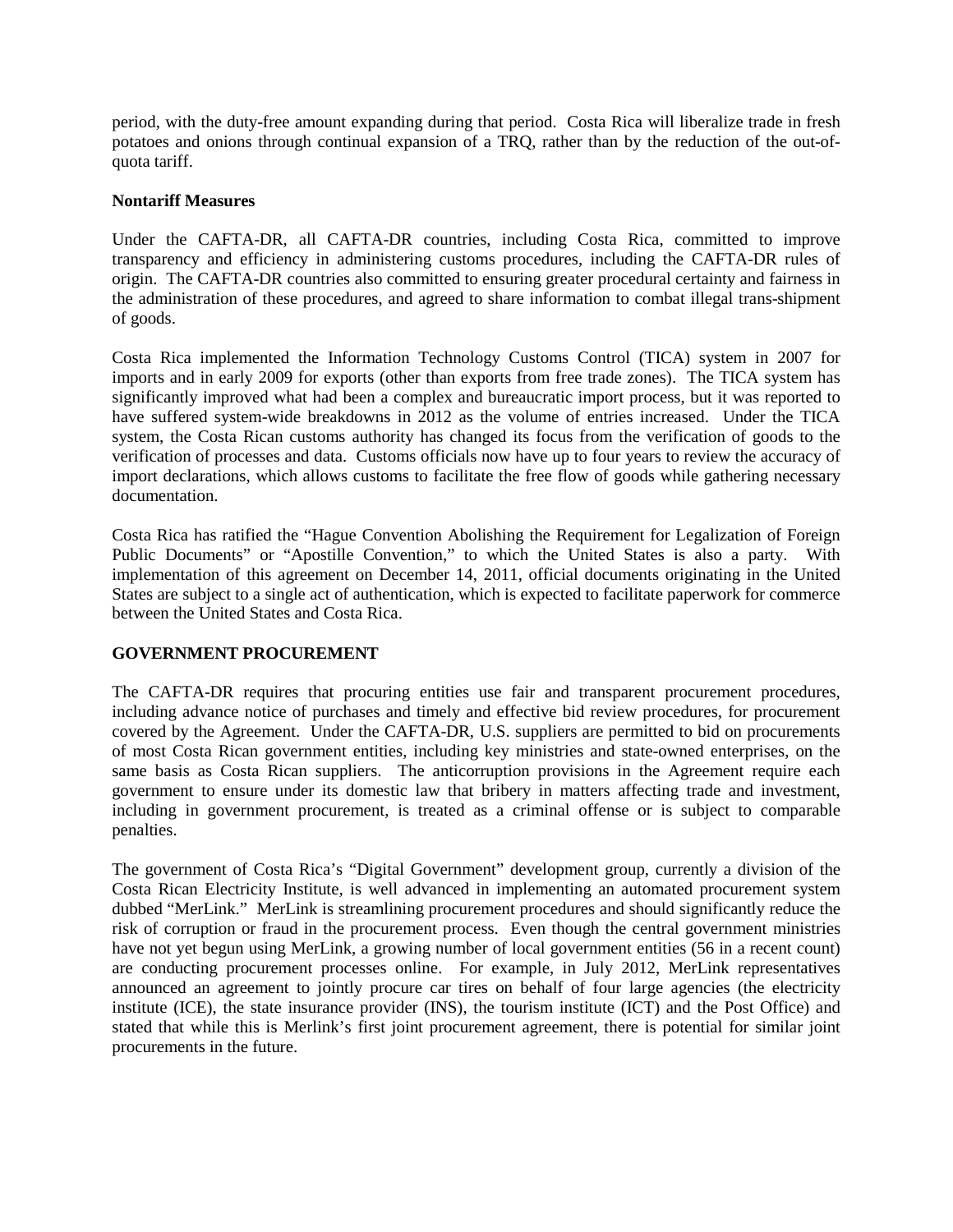Some U.S. company representatives have commented that they find it difficult to compete with domestic suppliers in Costa Rican government procurement because bids are often due within three weeks to six weeks of the procurement announcement. U.S. companies interpret this as Costa Rica's reluctance to attract foreign bidders to its government procurement processes.

Costa Rica is not a signatory to the WTO Agreement on Government Procurement.

# **EXPORT SUBSIDIES**

Tax holidays are available for investors in free trade zones, unless tax credits are available in an investor's home country for taxes paid in Costa Rica.

Under the CAFTA-DR, Costa Rica may not adopt new duty waivers or expand existing duty waivers that are conditioned on the fulfillment of a performance requirement (*e.g.*, the export of a given level or percentage of goods). However, under the CAFTA-DR, Costa Rica was permitted to maintain such measures through 2009, provided that it maintained the measures in accordance with its obligations under the WTO Agreement on Subsidies and Countervailing Measures. The U.S. Government is working with the government of Costa Rica in an effort to ensure compliance with its CAFTA-DR obligations.

# **INTELLECTUAL PROPERTY RIGHTS PROTECTION**

Costa Rica was again listed on the Watch List in the 2012 Special 301 report. Key concerns include Costa Rica's need to place a higher priority on intellectual property rights (IPR) protection, to devote more resources to IPR enforcement efforts and impose deterrent penalties. The current Costa Rican Attorney General's office has indicated an intention to pursue IPR crimes more forcefully than in the past. The United States looks forward to seeing a corresponding improvement in IPR enforcement and will continue to monitor Costa Rica's implementation of its IPR obligations under the CAFTA-DR.

## **SERVICES BARRIERS**

#### **Insurance**

Costa Rica's state-owned insurance provider, the National Insurance Institute (INS), no longer operates as a monopoly. Ten private companies are operating in the market, including U.S. companies. The new market entrants continue to face challenges in light of INS' market power as a result of its former monopoly position. In addition, the regulatory regime is not fully developed, which has resulted in delays as new market entrants seek authorization to operate in the market. Specific concerns relate to deceptive advertising by the former monopoly, a cumbersome and nontransparent product approval process, and the potential extension of preexisting exclusivity contracts between INS and insurance retailers designated as "agents."

#### **Telecommunications**

Since the 2009 entry into force of the CAFTA-DR in Costa Rica, Costa Rica has progressively opened important segments of its telecommunications market, including private network services, Internet services, and mobile wireless services, which are now formally open for competition as a matter of law or regulation. However, while this market opening is a notable achievement, Costa Rica's new wireless service providers continue to face obstacles, including reluctance by some municipal governments to approve cell tower construction necessary to support new providers. Furthermore, a company that had been seeking to provide Internet services via satellite since Costa Rica implemented its obligations under